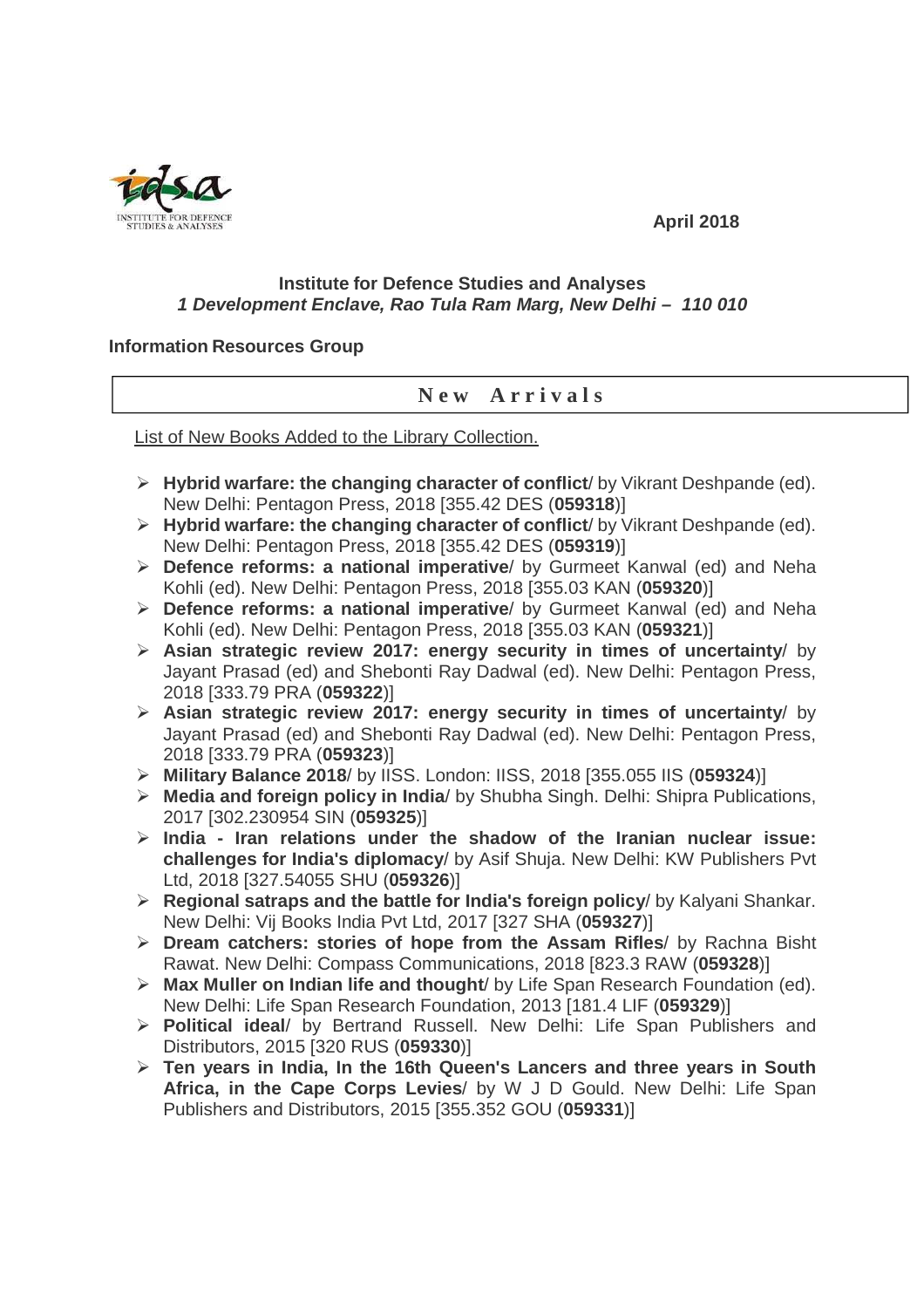- **Studies on archives and history**/ by T R Sareen. New Delhi: Life Span Publishers and Distributors, 2018 [027.554 SAR (**059332**)]
- **Chinese strategy and military power in 2014: Chinese, Japanese, Korean, Taiwanese, and US perspectives**/ by Anthony H Cordesman. Lanham: Rowman and Littlefield, 2014 [355.033551 COR (**059333**)]
- **Handbook of South Asia: political development**/ by Europa Publications. Oxon: Routledge, 2017 [320.954 EUR (**059334**)]
- **Indian Ocean futures: new partnerships, new alliances and academic diplomacy**/ by Timothy Doyle (ed) and Graham Seal (ed). Oxon: Routledge, 2017 [320.91824 DOY (**059335**])
- **For humanity or for the Umma?: aid and Islam in transnational muslim NGOs**/ by Marie Juul Petersen. London: C Hurst and Co. (Publishers) Ltd, 2015 [658.408091767 PET (**059336**)]
- **Reporting the retreat: war correspondents in Burma, 1942**/ by Philip Woods. London: C Hurst and Co. (Publishers) Ltd, 2017 [070.44994053 WOO (**059337**)]
- **Caretaking democratization: the military and political change in Myanmar**/ by Renaud Egreteau. London: C Hurst and Co. (Publishers) Ltd, 2016 [959.1053 EGR **059338**)]
- **Red star and the crescent: China and the Middle East**/ by James Reardon-Anderson (ed). London: C Hurst and Co. (Publishers) Ltd, 2018 [327.51056 REA (**059339**)]
- **Hizb-ut-Tahrir: the untold history of the Liberation Party**/ by Reza Pankhurst. London: C Hurst and Co. (Publishers) Ltd, 2016 [322.4 PAN (**059340**)]
- **Impossible revolution: making sense of the Syrian tragedy**/ by Yassin Al-Haj Saleh. London: C Hurst and Co. (Publishers) Ltd, 2017 [323.4 SAL (**059341**)]
- **Bullets and bylines: from the frontlines of Kabul, Delhi, Damascus and beyond**/ by Shyam Bhatia. New Delhi: Speaking Tiger Publishing Pvt Ltd, 2016 [320.954 BHA (**059342**)]
- **Understanding Kashmir and Kashmiris**/ by Christopher Snedden. London: C Hurst and Co. (Publishers) Ltd, 2015 [954.6 SNE (**059343**)]
- **Garrisoned minds: women and armed conflict in South Asia**/ by Laxmi Murthy (ed) and Mitu Varma (ed). New Delhi: Speaking Tiger Publishing Pvt Ltd, 2016 [362.880820954 MUR (**059344**)]
- **Kohima: the story of the greatest battle ever fought**/ by Arthur Swinson. New Delhi: Speaking Tiger Publishing Pvt Ltd, 2016 [940.5425 SWI (**059345**)]
- **Africa and the Indian Ocean Region**/ by Timothy Doyle (ed) and Dennis Rumley (ed). Oxon: Routledge, 2017 [320.9182406 DOY (**059346**)]
- **Fragile politics: weak states in the greater Middle East**/ by Mehran Kamrava (ed). London: C Hurst and Co. (Publishers) Ltd, 2016 [956.054 KAM (**059347**)]
- **Al-Qaeda 2.0: a critical reader**/ by Donald Holbrook (ed). London: C Hurst and Co. (Publishers) Ltd, 2017 [303.625 HOL (**059348**)]
- **India-China relations 1947-2000: a documentary study**/ by Avtar Singh Bhasin (ed). New Delhi: Geetika Publishers, 2018 [327.54051 BHA (**059349**)]
- **India-China relations 1947-2000: a documentary study**/ by Avtar Singh Bhasin (ed). New Delhi: Geetika Publishers, 2018 [327.54051 BHA (**059350**)]